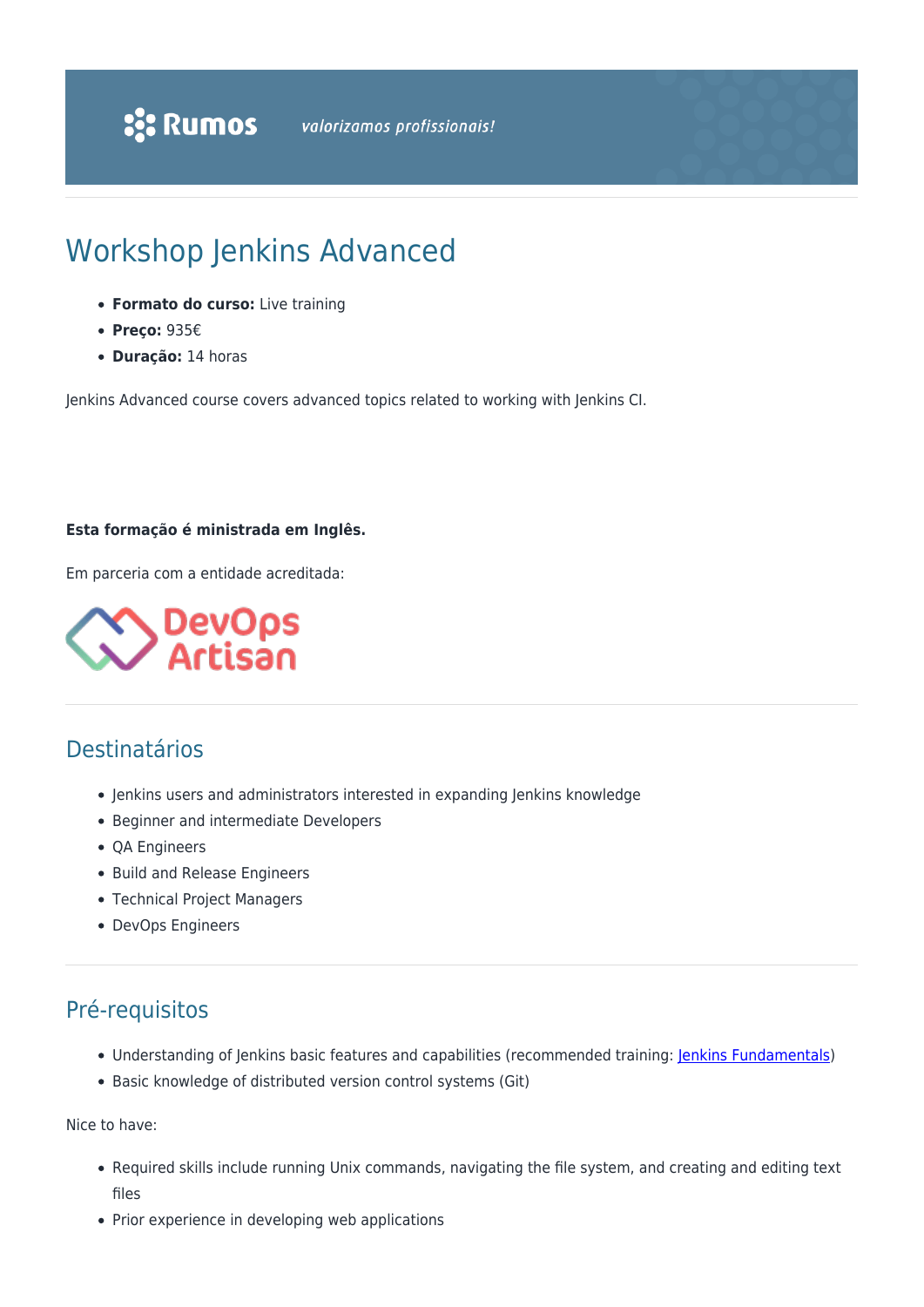## Programa

#### **Git/github recap**

#### **Integrate your Docker SSH server with Jenkins**

- Run your Jenkins job on your Docker remote host through SSH
- Introduction: Jenkins + Ansible
- Install Ansible: Docker + Jenkins
- Integrate Ansible and Jenkins (Ansible Plugin)
- Learn how to execute Playbooks from a Jenkins Job
- Add parameters to Ansible and Jenkins

#### **Pipelines**

- Create a Jar for your Maven App using Docker
- Create a Dockerfile and build an image with your Jar
- Create a Docker Compose file to automate the Image build process
- Learn how to test your code using Maven and Docker
- Create a bash script to automate the test process

#### **Jenkins CI beyond the basics**

#### **Jenkins REST API overview**

- XML API
- ISON API
- Creating jobs with Jenkins API–python sdk

#### **Using groovy with Jenkins**

- Groovy script console
- Groovy jobs

#### **Groovy with dynamic parameters**

Post build groovy plugin

#### **Using Shared Libraries in Jenkins**

- Scripted Pipeline
- Using a Jenkinsfile
- Multibranch Pipelines
- Introduction to Shared Libraries
- Restart from a Stage

#### **Jenkins Security**